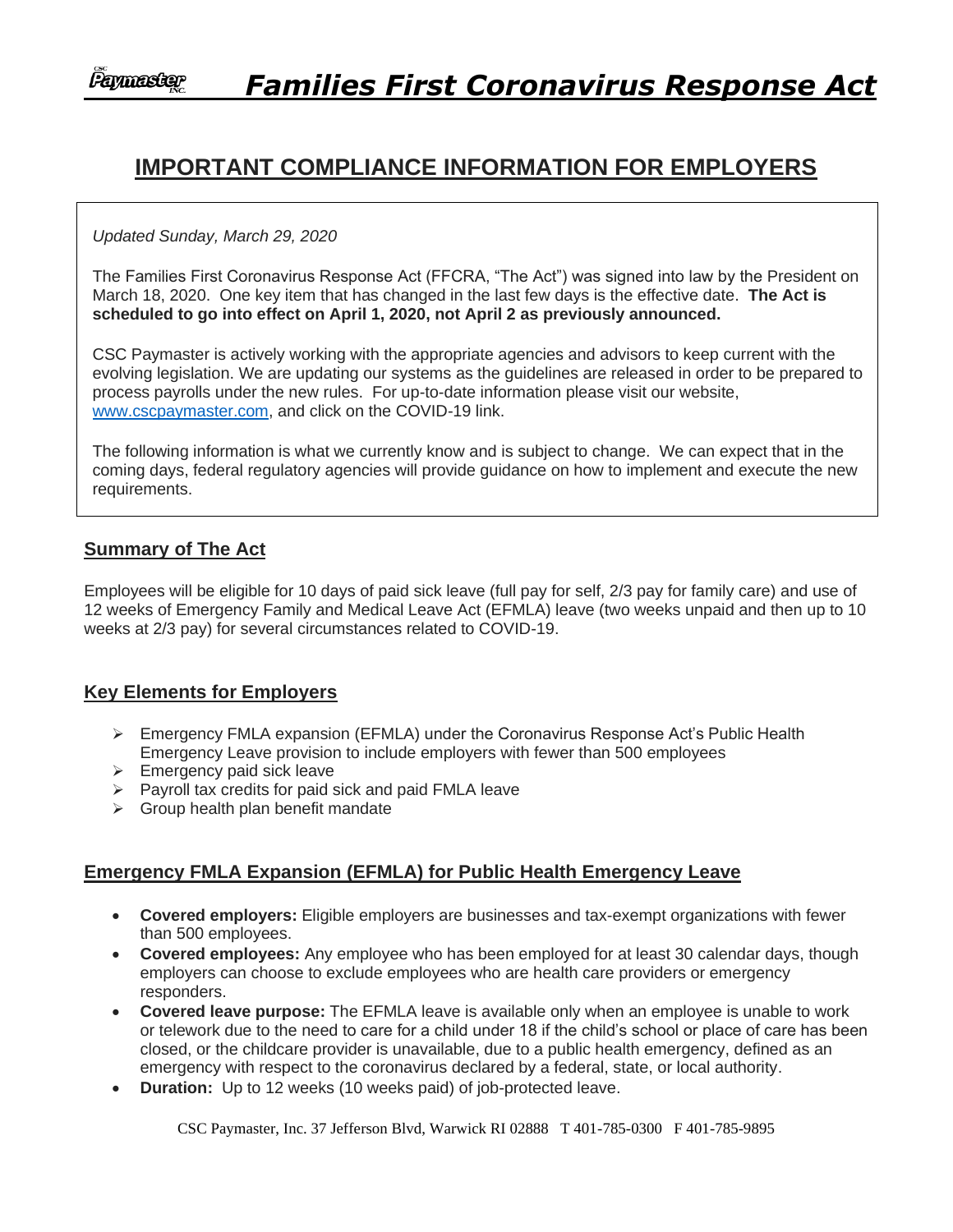#### Paymaster  *Families First Coronavirus Response Act*

- **Compensation:** The first 10 days of the leave are unpaid. Employers cannot require employees to use accrued time, but the employee can elect to use any other leave available to them, such as accrued Sick, Vacation, PTO, or sick leave as provided by The Act. After 10 days, employers must pay two thirds of the employee's regular\* rate of pay for the number of hours they would normally be scheduled to work, capped at \$200/day and \$10,000 in total. \*Regular rate as defined by FLSA
- **Reinstatement to position after leave:** The same reinstatement provisions apply as under the traditional FMLA. However, restoration to position does not apply to employers with fewer than 25 employees if certain conditions are met: The job no longer exists because of changes affecting employment caused by economic downturn or by a public health emergency; subject to the employer making reasonable efforts to return the employee to an equivalent position; and the employer makes efforts to contact a displace employee if anything comes up within one year of when they would have returned to work.
- **Regulations and enforcement:** The Department of Labor's Wage and Hour Division (DOL-WHD) will be authorized to issue regulations to exclude certain health care providers and emergency responders from paid leave benefits; to exempt small businesses with fewer than 50 employees from the paid leave requirements if such requirements would "jeopardize the viability of the business"; and ensure consistency between the emergency sick leave and family leave provisions. The DOL-WHD will issue guidelines for employers within 15 days after the law's enactment. For questions about the Emergency FMLA, employers can contact the DOL-WHD at 1-866-4-USWAGE or www.dol.gov/agencies/whd/contact.

### **Emergency Paid Sick Leave**

- **Covered employers:** Eligible employers are businesses and tax-exempt organizations with fewer than 500 employees.
- **Covered employees:** All employees, regardless of how long they have been employed, though employers can choose to exclude employees who are health care providers or emergency responders.
- **Covered employees are entitled to:**
	- Full time employees are entitled to 80 hours of paid sick leave.
	- Part time employees are entitled to sick leave equal to the number of hours worked, on average, over a typical two-week period.
- **Paid sick leave applies to employees who meet any of the following conditions:**
	- 1. When quarantined or isolated subject to federal, state, or local quarantine/isolation order;
	- 2. When advised by a health care provider to self-quarantine (due to concerns related to COVID-19);
	- 3. When experiencing symptoms of COVID-19 and seeking a medical diagnosis;
	- 4. When caring for an individual doing #1 or #2 (2/3 pay);
	- 5. When caring for a child whose school or place of care is closed due to COVID-19 (2/3 pay);
	- 6. When the employee is experiencing any other substantially similar condition as specified by The Department of Health and Human Services (HHS) (2/3 pay).
- **Rate of pay:**
	- Sick leave must be paid at the employee's regular<sup>\*</sup> rate of pay for leave used for the employee's own illness, quarantine, or care. \*Regular rate as defined by FLSA
	- Sick leave must be paid at two-thirds of the employee's regular rate of pay if leave is taken to care for a family member or to care for a child whose school has closed, or if the employee's childcare provider is unavailable due to the coronavirus.
	- Pay is capped at \$511/day, \$5,110 in total for reasons 1, 2, and 3 described above.
	- Pay is capped at \$200/day, \$2,000 in total for reasons 4, 5, and 6 described above.

CSC Paymaster, Inc. 37 Jefferson Blvd, Warwick RI 02888 T 401-785-0300 F 401-785-9895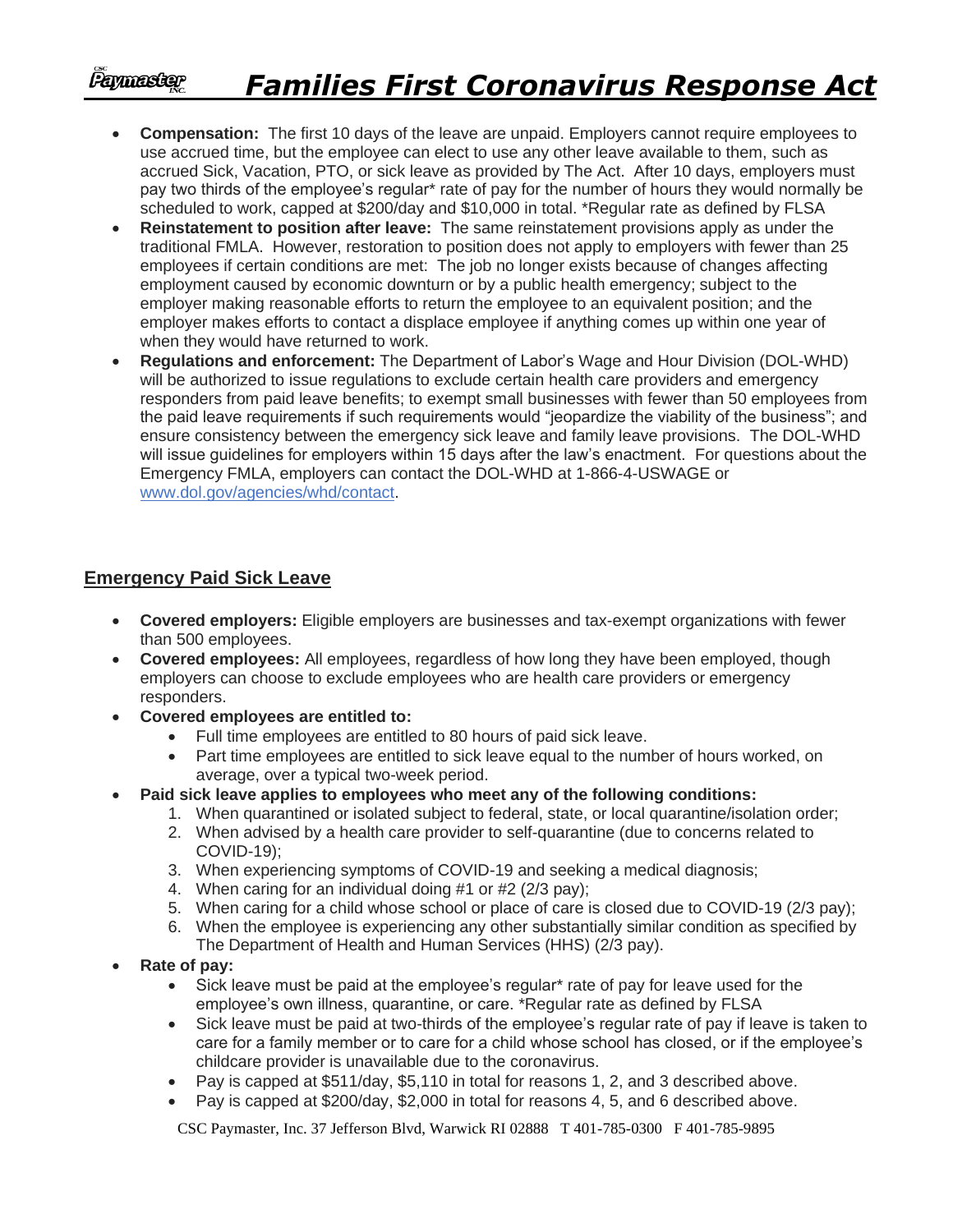#### Paymaster  *Families First Coronavirus Response Act*

- **Interaction with other employer-provided paid sick leave and other paid leave:**
	- This act does not pre-empt existing state and local paid sick leave requirements.
	- Employers cannot require employees to use other leave first.
	- Sick leave provided for under the bill does not carry over from year to year, and the requirements expire December 31, 2020.
- **Notice requirements:**
	- Employers must provide a notice or availability to their employees and a model notice will be published within 7 days of enactment of The Act.
	- Employers can require employees to provide reasonable notice as to their health status as a condition of continuing to be able to use this paid sick leave.
- **Regulation and enforcement:** The Department of Labor's Wage and Hour Division (DOL-WHD) will be authorized to issue regulations to exclude certain health care providers and emergency responders from paid leave benefits; to exempt small businesses with fewer than 50 employees from the paid leave requirements if such requirements would "jeopardize the viability of the business"; and ensure consistency between the emergency sick leave and family leave provisions. The DOL-WHD will issue guidelines for employers within 15 days after the law's enactment. For questions about the Emergency FMLA, employers can contact the DOL-WHD at 1-866-4-USWAGE or www.dol.gov/agencies/whd/contact.

# **Payroll Tax Credits (Paid Sick Leave Credit and Child Care Credit)**

- Employers that are required to provide emergency paid FMLA leave or paid sick leave will be provided with tax credits.
- These tax credits will give employers 100%, dollar-for-dollar reimbursements for the cost of providing paid leave to their employees pursuant to The Act.
- The cost of paid sick leave and EFMLA wages are reimbursable, as well as the cost of the employer share of the health insurance for employees on paid leave.
- Employers should account for the sick leave and EFMLA leave in separate earnings code(s) for ease of tracking.
- The Department of the Treasury will be authorized to issue regulations or guidance relating to the credits.
- Additional details are expected by the end of this week.

### **Prompt Payment for the Cost of Providing Leave**

When employers pay their employees, they are required to withhold from their employees' paychecks federal income taxes and the employees' share of Social Security and Medicare taxes. The employers then are required to deposit these federal taxes, along with their share of Social Security and Medicare taxes with the IRS.

- The Act states that for eligible employers who pay qualifying sick or child care leave, they will be able to retain, rather than deposit, an amount of the payroll taxes equal to:
	- o The amount of qualifying sick leave paid to employees; and
	- $\circ$  The amount of the child care leave (EFMLA) that they paid to employees; plus
	- o The amount of the employer share of the health insurance premium paid on behalf of the employees receiving paid leave
- The payroll taxes that are available for retention include the federal withholding tax and both the employee and employer share of Social Security and Medicare taxes.
- If there are not sufficient payroll taxes to cover the cost of the qualified sick, child care leave paid, employers will be able to file a request for an accelerated payment back from the IRS. At this time, the IRS expects to process these requests in two weeks or less.

CSC Paymaster, Inc. 37 Jefferson Blvd, Warwick RI 02888 T 401-785-0300 F 401-785-9895